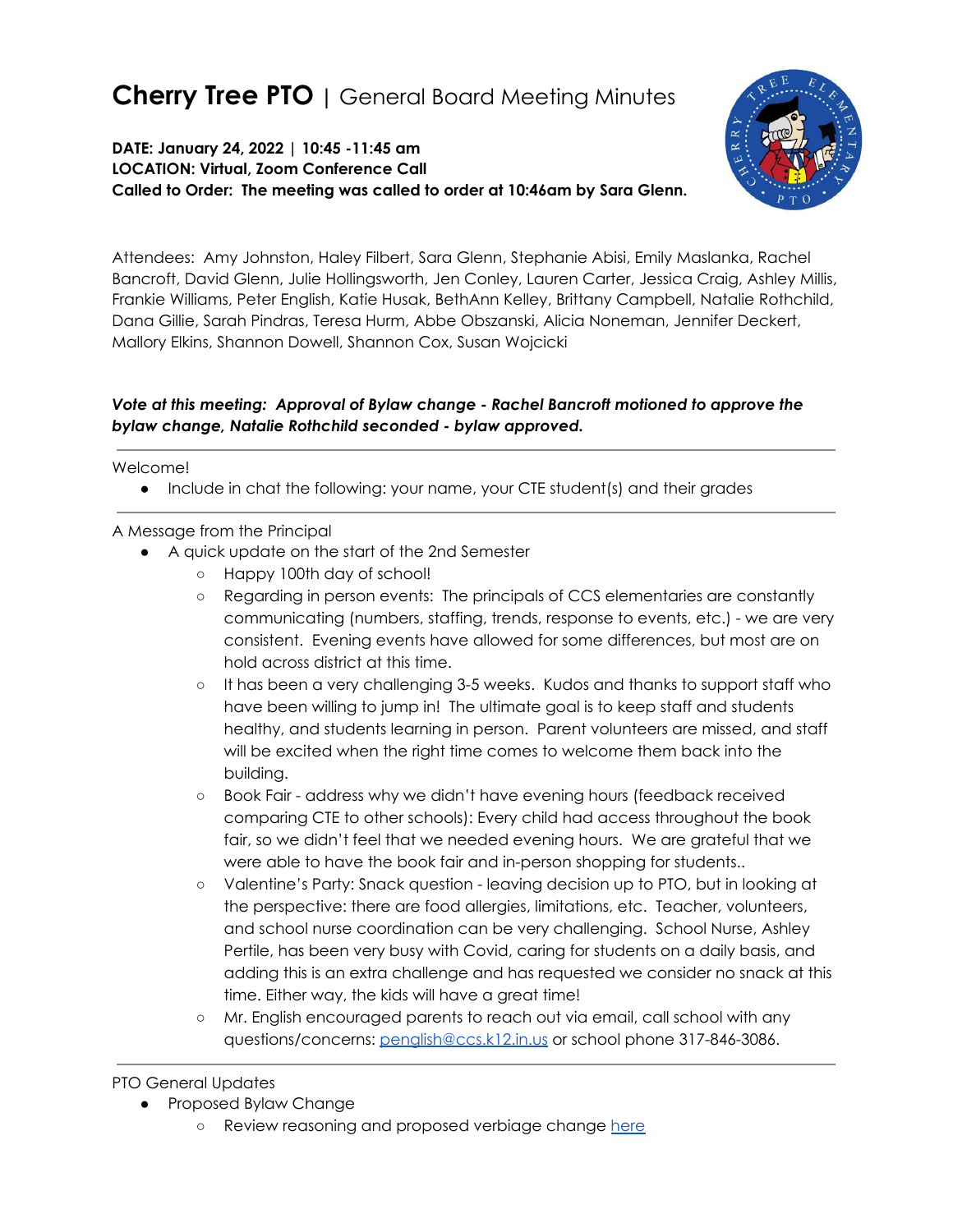- After working through the process for budgeting, we realized we were out of sync with timeline. We were asking questions of committee chairs who were not in charge of the committee anymore. The goal is to put this process more in-sync with how we operate.
- PTO had to approve spend before the budget was approved Amended language adjusts so that the budget is approved in the Spring, effective July 1. The idea of the annual meeting will now be to culminate the year, celebrate all that has been done, and approve the budget for the following year.
- Approval of Bylaw change **Vote Required Rachel Bancroft motioned to approve the bylaw change, Natalie Rothchild seconded - bylaw approved.**
- Questions reach out to Sara Glenn at [cherrytreepto@gmail.com.](mailto:cherrytreepto@gmail.com)
- Science Fair Deadline to register is February 4th! Register [here](https://docs.google.com/forms/d/e/1FAIpQLSeU0JHvZASDPbFiwFEHq1_sdkb9eEH1-8D2hRQDgEOHmwQymQ/viewform)
- Upcoming Events & Activities
	- Valentine's Day Parties Feb. 10 (5th only) and Feb. 11
	- Virtual Lego Club starts February 13 weekly challenges through March

Special Presentation on New Curriculum

- Jennifer Conley, Instructional Interventionist/Coach
	- 6th year as instructional coach, been teaching for 15 years
	- Mom of 4 little girls
	- Works with teachers on curriculum to provide support (co-teaching, small groups, leading a lesson, etc.) and goal is to support student achievement
	- 4 new programs that have been adopted this year
		- Fundations: grades K-3
			- Multi-sensory phonics approach
			- 30 min a day phonics, writing
			- Approach is direct, explicit, systematic, structured, cumulative, multisensory, differentiated
			- Goal is for kids to be able to read to learn; they are fluent-good readers
		- Words their Way: grades 4-5
			- Responsive to where students are learning assessed at beginning of year in spelling, shows where students are ready to learn. Students are grouped into small groups - learn spelling patterns with small groups. Kids are loving this!
			- Online activities to sort words, patterns.
			- Weekly assessments
		- Patterns of Power Plus: grades 1-5
			- Students study beautiful sentences, and are invited to notice things about it, and imitate creation of sentences like that, celebrate work.
			- These teachings go on an editing checklist, so their writing grows and matures.
		- Project lead the Way: grades K-5
			- New science curriculum
			- Each module/unit
				- 3 Concrete activities (introducing concept, vocabulary)
				- Project (a little more open ended, students work together)
				- Problem activities (apply real world questions, working together)
			- Use Vex IQ kits very engaging